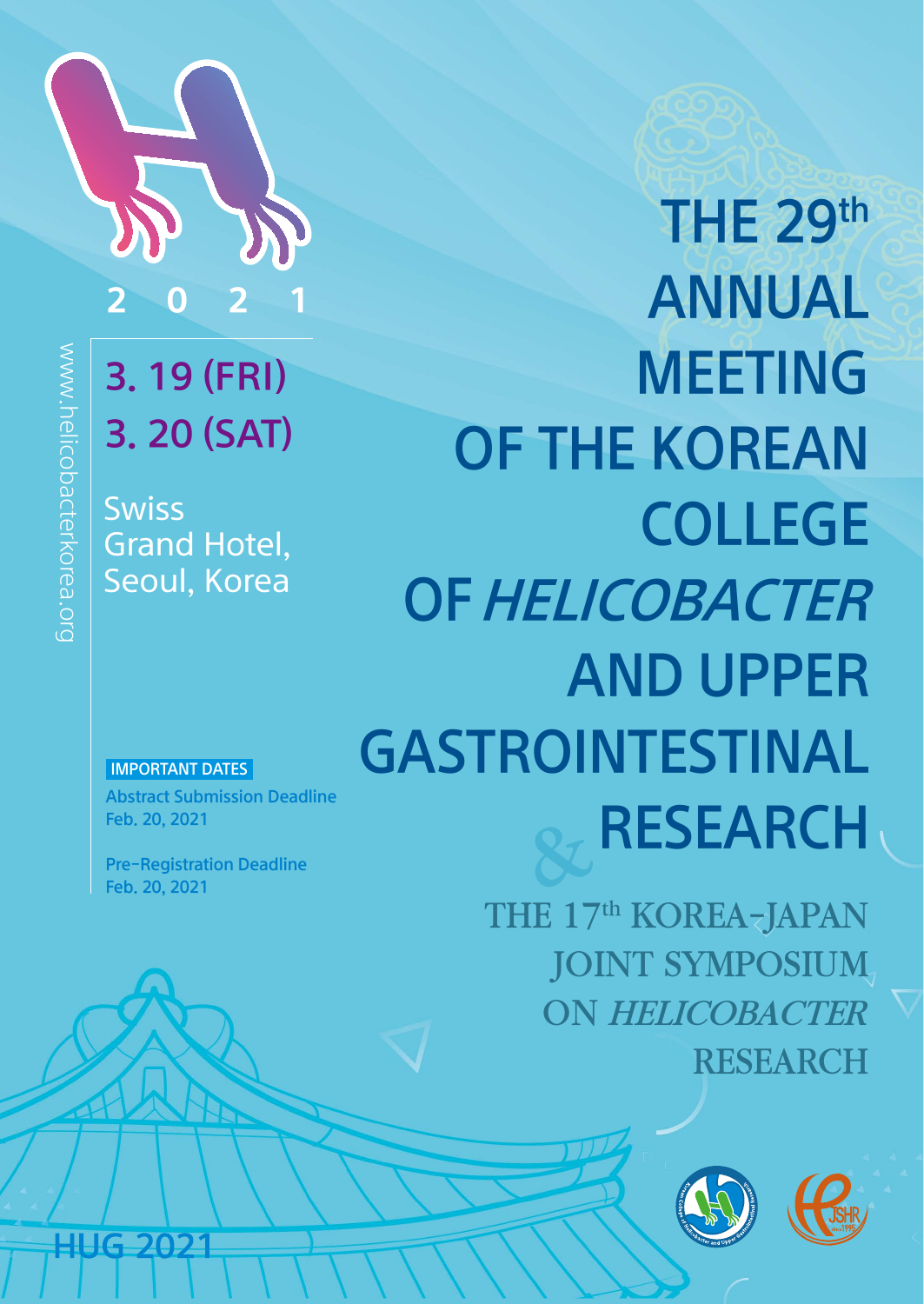#### Dear Colleagues,

It is our great pleasure and honor to extend this cordial invitation to you to join us at the 29<sup>th</sup> Annual Meeting of the Korean College of *Helicobacter* and Upper Gastrointestinal Research and the  $17<sup>th</sup>$  Korea-Japan Joint Symposium on Helicobacter Research (HUG 2021) to be held from March 19 to 20, 2021, at the Swiss Grand Hotel (former Grand Hilton Seoul), Seoul, Korea.

Due to the COVID-19 pandemic, the Organizing Committee has decided to hold HUG 2021 as a partly virtual and partly in-person meeting and will take every measure to facilitate your attendance, whether it be online or offline. While it may feel a little different, this hybrid format of HUG 2021 will continue to provide you with inspiration and insight for advancing this dynamic field of research with its exciting scientific program and networking opportunities.

As it always has been, the 29<sup>th</sup> Annual Meeting of the Korean College of Helicobacter and Upper Gastrointestinal Research will continue to be a premier academic gathering for Helicobacter research and related health issues, with the meeting agenda encompassing a broad range of topics from Helicobacter to gastric cancer. World-renowned experts are invited as speakers to share the latest advances in the field as well as their experiences and perspectives. Moreover, preeminent scholars in Asia will also participate at the meeting in conjunction with the Korea-Japan collaboration. The two-day program consists of discussions on various Helicobacter-related diseases in Asia with the key topic of obesity and gut microbiome research. Furthermore the topics in basic research include gastric epithelial stem cell biology and carcinogenesis.

We hope you will all join us at HUG 2021 and look forward to the next meeting where everyone can attend and engage in person.

We send you our warmest wishes for your health and safety.

Sincerest regards,



Jae Gyu Kim President of the Korean College of Helicobacter and Upper Gastrointestinal Research

## INVITATION SYMPOSIUM INFORMATION

### Title ▶

The 29<sup>th</sup> Annual Meeting of the Korean College of Helicobacter and Upper Gastrointestinal Research & the 17<sup>th</sup> Korea-Japan Joint Symposium on Helicobacter Research [HUG 2021]

#### Dates▶

March 19-20, 2021

Venue▶

Swiss Grand Hotel (Former Grand Hilton Seoul), Seoul, Korea

Website▶

www.helicobacterkorea.org

**Official Language** 

English

#### Organized by▶

Korean College of Helicobacter and Upper Gastrointestinal Research

#### Important Dates▶

· Abstract Submission Deadline: February 20, 2021 · Pre-Registration Deadline: February 20, 2021

#### HUG 2021 Secretariat▶

Medioffice Tel : +82-2-459-8252 Fax : +82-2-459-8256 E-mail: helicobacter@medioffice.or.kr

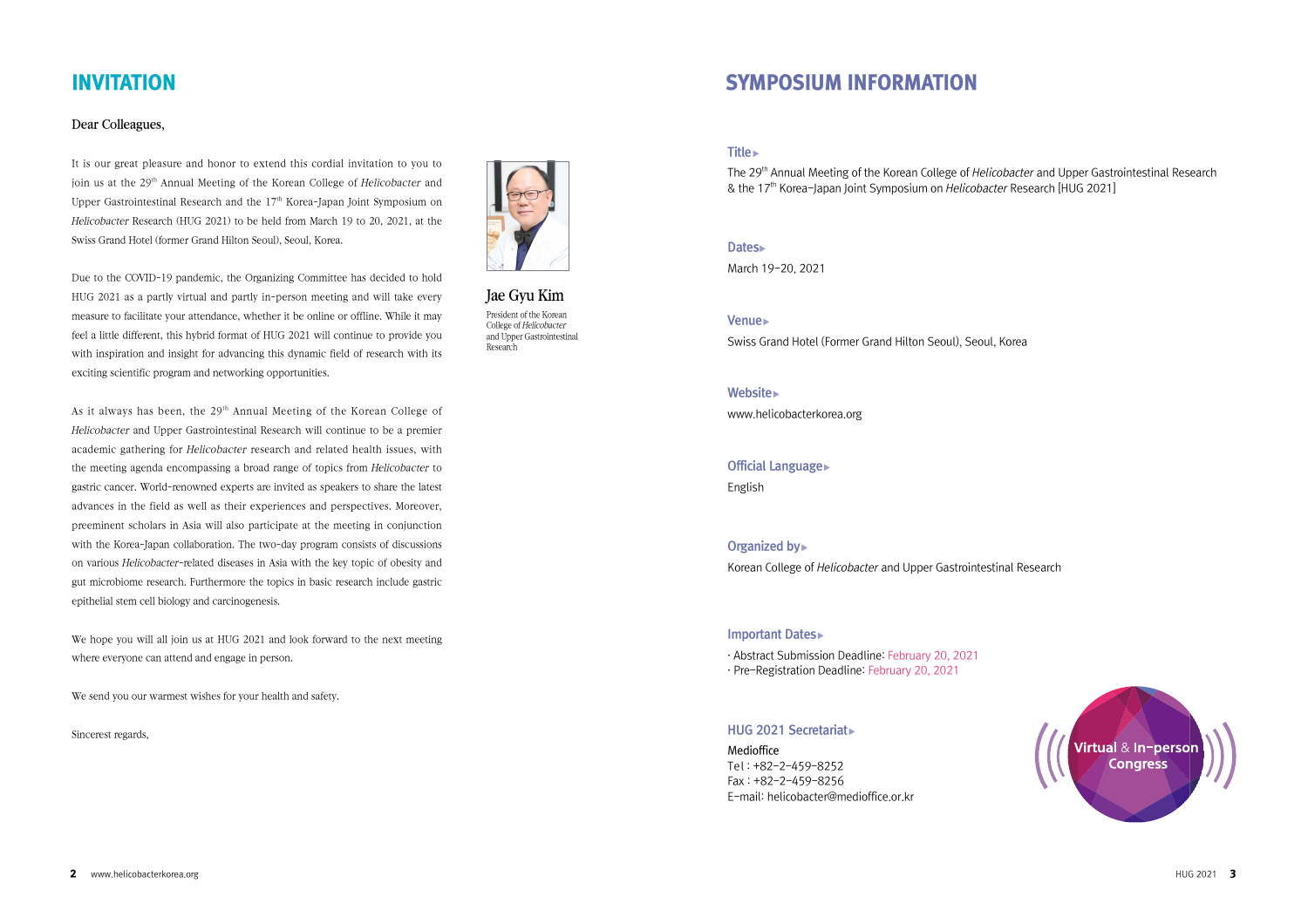## ORGANIZING COMMITTEE

President\_ Jae Gyu Kim Chung-Ang University

Vice President\_ Jong Jae Park Korea University

Secretary General\_ Jun Haeng Lee Sungkyunkwan University

Director of the Scientific Committee\_ Sung Kwan Shin Yonsei University

Director of the Publication Committee\_ **Gwang Ha Kim** Pusan National University

Treasurer\_ Kee Don Choi University of Ulsan

Director of Liaison and Public Relationship\_ Su Jin Hong Soon Chun Hyang University

Director of Information Committee\_ Seong Woo Jeon Kyungpook National University

Director of the Insurance Committee\_ Dae Young Cheung The Catholic University of Korea

Director of Research Affairs\_ Jae Myung Park The Catholic University of Korea

Director of Ethics & Education Committee\_ Sung Woo Jung Korea University

Practice Guideline Committee\_ Seung Joo Kang Seoul National University Hospital Gangnam Center

Director at Large\_ Sun Moon Kim Konyang University

Future Research Strategy Taskforce\_ Il Ju Choi National Cancer Center

Vice Secretary General\_ Woon Geon Shin Hallym University

Vice Secretary General\_ Beom Jin Kim Chung-Ang University

## HUG 2021 AT A GLANCE

DAY 1

|                 | <b>ROOM A</b>                                                                                | <b>ROOM B/C</b>                                      |                                                      |
|-----------------|----------------------------------------------------------------------------------------------|------------------------------------------------------|------------------------------------------------------|
| $08:00 -$       |                                                                                              | Registration                                         |                                                      |
| $08:50 -$       | <b>Opening Remark</b>                                                                        |                                                      |                                                      |
| $09:00 - 10:20$ | Scientific Session 1: Obesity Management: Gastroenterologist as a Key Player                 |                                                      |                                                      |
| $10:20 - 10:40$ |                                                                                              | <b>Break</b>                                         |                                                      |
| $10:40 - 12:00$ | Scientific Session 2: The Future of Gut Microbiome Research                                  |                                                      |                                                      |
| $12:00 - 13:00$ | Luncheon Symposium                                                                           |                                                      |                                                      |
| $13:00 - 14:20$ | Scientific Session 3: Tailored Approach in High Risk Group of Gastric Cancer                 |                                                      |                                                      |
| $14:20 - 14:30$ | <b>Break</b>                                                                                 |                                                      |                                                      |
|                 | <b>ROOM A</b>                                                                                | <b>ROOM B</b>                                        | <b>ROOM C</b>                                        |
| $14:30 - 15:30$ | <b>Sponsored Symposium</b>                                                                   | <b>Distinct Poster</b><br><b>Oral Presentation 1</b> | <b>Distinct Poster</b><br><b>Oral Presentation 2</b> |
| $15:30 - 15:40$ |                                                                                              | <b>Break</b>                                         |                                                      |
| 15:40 - 17:10   | Scientific Session 4: Asian Topic Forum: Current Status of H. pylori Infection and Treatment |                                                      |                                                      |
| 17:10           | Adjourn                                                                                      |                                                      |                                                      |
|                 | <b>ROOM A</b>                                                                                | <b>ROOM B/C</b>                                      |                                                      |
| $08:00 -$       |                                                                                              | Registration                                         |                                                      |

|                                 | $08:00 -$       | Registration                                                                                                                                                                 |                                                                                                                                            |
|---------------------------------|-----------------|------------------------------------------------------------------------------------------------------------------------------------------------------------------------------|--------------------------------------------------------------------------------------------------------------------------------------------|
| Free Paper 1<br>$09:00 - 10:20$ |                 |                                                                                                                                                                              | Free Paper 2                                                                                                                               |
|                                 |                 | Free Paper 3                                                                                                                                                                 | <b>Free Paper 4</b>                                                                                                                        |
| $10:20 - 10:40$<br><b>Break</b> |                 |                                                                                                                                                                              |                                                                                                                                            |
|                                 | $10:40 - 12:00$ | Scientific Session 5: Gastric Epithelial Stem Cell Biology and Carcinogenesis                                                                                                |                                                                                                                                            |
|                                 | $12:00 - 13:00$ | The General Assembly                                                                                                                                                         |                                                                                                                                            |
| ⊂                               | 13:00           | Opening Remarks for The 17 <sup>th</sup> Korea-Japan Joint Symposium<br>The 17 <sup>th</sup> Korea-Japan Joint Symposium 1:<br>Long-term Follow-up after Eradication Therapy |                                                                                                                                            |
|                                 | $13:00 - 13:40$ |                                                                                                                                                                              |                                                                                                                                            |
|                                 | $13:40 - 14:20$ |                                                                                                                                                                              | The 17 <sup>th</sup> Korea-Japan Joint Symposium 2:<br>Current Knowledge about Gastric Non-H, <i>pylori</i> Organisms                      |
|                                 | $14:20 - 15:00$ |                                                                                                                                                                              | The 17 <sup>th</sup> Korea-Japan Joint Symposium 3:<br>New Treatment Strategies for H. pylori Infection Based upon the National Guidelines |
|                                 | $15:00 - 15:20$ |                                                                                                                                                                              | <b>Break</b>                                                                                                                               |
|                                 | $15:20 - 17:10$ |                                                                                                                                                                              | <b>Plenary Session and YIA Ceremony</b>                                                                                                    |
|                                 | 17:10           |                                                                                                                                                                              | <b>Closing Remark</b>                                                                                                                      |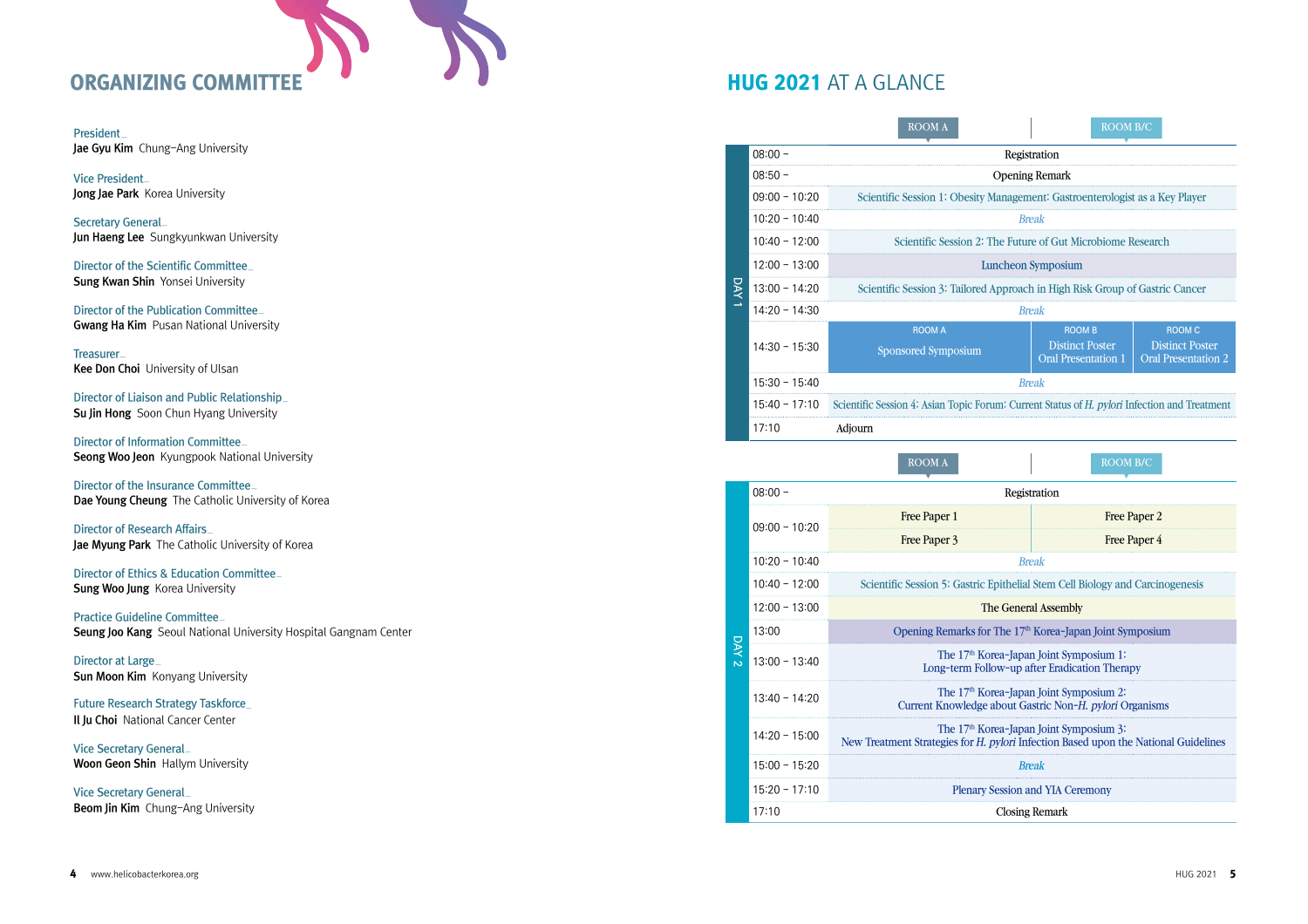

The 29<sup>th</sup> Annual Meeting of the Korean College of Helicobacter and Upper Gastrointestinal Research & the 17<sup>th</sup> Korea-Japan Joint Symposium on *Helicobacter* Research [HUG 2021]

| $08:50 -$       | <b>Opening Remark</b>                                                                       | Jae Gyu Kim (President of the KCHUGR)                                                |
|-----------------|---------------------------------------------------------------------------------------------|--------------------------------------------------------------------------------------|
| $09:00 - 10:20$ | Scientific Session 1: Obesity Management: Gastroenterologist as a Key Player                |                                                                                      |
|                 | Jong-Jae Park (Korea University, Korea) / Sung Kwan Shin (Yonsei University, Korea)         |                                                                                      |
| $09:00 - 09:20$ | Disease burden associated with obesity                                                      | Dae Jung Kim<br>(Ajou University, Korea)                                             |
| $09:20 - 09:40$ | Multidisciplinary team<br>in successful obesity management                                  | <b>Shelby Sullivan</b><br>(University of Colorado, USA)                              |
| $09:40 - 10:00$ | Current and future bariatric endoscopy                                                      | Christopher C. Thompson<br>(Harvard Medical School, USA)                             |
| $10:00 - 10:20$ | Surgical treatment in Asian population                                                      | Sungsoo Park<br>(Korea University, Korea)                                            |
| $10:20 - 10:40$ | <b>Break</b>                                                                                |                                                                                      |
| $10:40 - 12:00$ | Scientific Session 2: The Future of Gut Microbiome Research                                 |                                                                                      |
|                 | Jung Mogg Kim (Hanyang University, Korea) / Gwang Ha Kim (Pusan National University, Korea) |                                                                                      |
| $10:40 - 11:00$ | Gut microbiota and metabolic diseases                                                       | Myung-Shik Lee<br>(Yonsei University, Korea)                                         |
| $11:00 - 11:20$ | Gastric microbes and gastric<br>carcinogenesis after H. pylori eradication                  | Joseph J Y Sung<br>(The Chinese University of Hong Kong, China)                      |
| $11:20 - 11:40$ | Multi-omics of the gut microbial ecosystem                                                  | Jaeyun Sung<br>(Mayo Clinic, USA)                                                    |
| $11:40 - 12:00$ | Microbiome data-based disease prediction through<br>deep learning algorithm                 | Yoon Keun Kim<br>(MD Healthcare Inc., Korea)                                         |
| $12:00 - 13:00$ | Luncheon Symposium                                                                          | <b>TBD</b>                                                                           |
| $13:00 - 14:20$ | Scientific Session 3: Tailored Approach in High Risk Group of Gastric Cancer                |                                                                                      |
|                 |                                                                                             | Il Ju Choi (National Cancer Center, Korea) / Sam-Ryoung Jee (Inje University, Korea) |
|                 | 13:00 - 13:20 Ones who having family history                                                | Il Ju Choi<br>(National Cancer Center, Korea)                                        |
| $13:20 - 13:40$ | Ones who having atrophic gastritis and/<br>or intestinal metaplasia                         | Joo Ha Hwang<br>(Stanford University, USA)                                           |
| $13:40 - 14:00$ | Cancer survivors after endoscopic resection                                                 | Hwoon-Yong Jung<br>(University of Ulsan, Korea)                                      |
| $14:00 - 14:20$ | Screening and surveillance according to<br>race and ethnicity                               | Shailja C. Shah<br>(Vanderbilt University, USA)                                      |
| $14:20 - 14:30$ | <b>Break</b>                                                                                |                                                                                      |

| <b>ROOM A</b>                                                    | 14:30 - 15:30 Sponsored Symposium                                                                     |                 |
|------------------------------------------------------------------|-------------------------------------------------------------------------------------------------------|-----------------|
| <b>TBD</b>                                                       | Dae Young Cheung (The Catholic University of Korea, Korea) / Sun Moon Kim (Konyang University, Korea) |                 |
| <b>ROOM B/C</b>                                                  | <b>Distinct Poster Oral Presentation: 12 Presentations</b>                                            | $14:30 - 15:30$ |
| <b>Nayoung Kim</b><br>(Seoul National University, Korea)         | <b>Distinct Poster Oral Presentation 1</b>                                                            | <b>ROOM B</b>   |
| <b>Sang Kil Lee</b><br>(Yonsei University, Korea)                |                                                                                                       |                 |
| Moo In Park<br>(Kosin University, Korea)                         | <b>Distinct Poster Oral Presentation 2</b>                                                            | <b>ROOM C</b>   |
| <b>Sung Woo Jung</b><br>(Korea University, Korea)                |                                                                                                       |                 |
|                                                                  | <b>Break</b>                                                                                          | $15:30 - 15:40$ |
|                                                                  | Scientific Session 4: Asian Topic Forum: Current Status of H. pylori Infection and Treatment          | $15:40 - 17:10$ |
|                                                                  | Jae Gyu Kim (Chung-Ang University, Korea) / Jun Haeng Lee (Sungkyunkwan University, Korea)            |                 |
| Varocha Mahachai<br>(Chulalongkorn University, Thailand)         | Current status of H. pylori infection and<br>treatment in Thailand                                    | $15:40 - 15:48$ |
| Than Than Aye<br>(University of Medicine 2, Yangon, Myanmar)     | Current status of H. pylori infection and<br>treatment in Myanmar                                     | $15:48 - 15:56$ |
| Jose Sollano<br>(University of Santo Tomas, Philippines)         | Current status of H. pylori infection and<br>treatment in Philippines                                 | $15:56 - 16:04$ |
| Vu Van Khien<br>(108 Central Hospital, Vietnam)                  | Current status of H. pylori infection and<br>treatment in Vietnam                                     | $16:04 - 16:12$ |
| Alex Hwong Ruey Leow<br>(Pantai Hospital Kuala Lumpur, Malaysia) | Current status of H. pylori infection and<br>treatment in Malaysia                                    | $16:12 - 16:20$ |
| Sarantuya Gidaagaya<br>(Intermed Hospital, Mongolia)             | Current status of H. pylori infection and<br>treatment in Mongolia                                    | $16:20 - 16:28$ |
| <b>Tiing Leong Ang</b><br>(Changi General Hospital, Singapore)   | Current status of H. pylori infection and<br>treatment in Singapore                                   | $16:28 - 16:36$ |
| Marcellus Simadibrata<br>(University of Indonesia, Indonesia)    | Current status of H. pylori infection and<br>treatment in Indonesia                                   | $16:36 - 16:44$ |
|                                                                  | <b>Panel Discussion</b>                                                                               | $16:44 - 17:10$ |
|                                                                  | Adjourn                                                                                               | 17:10           |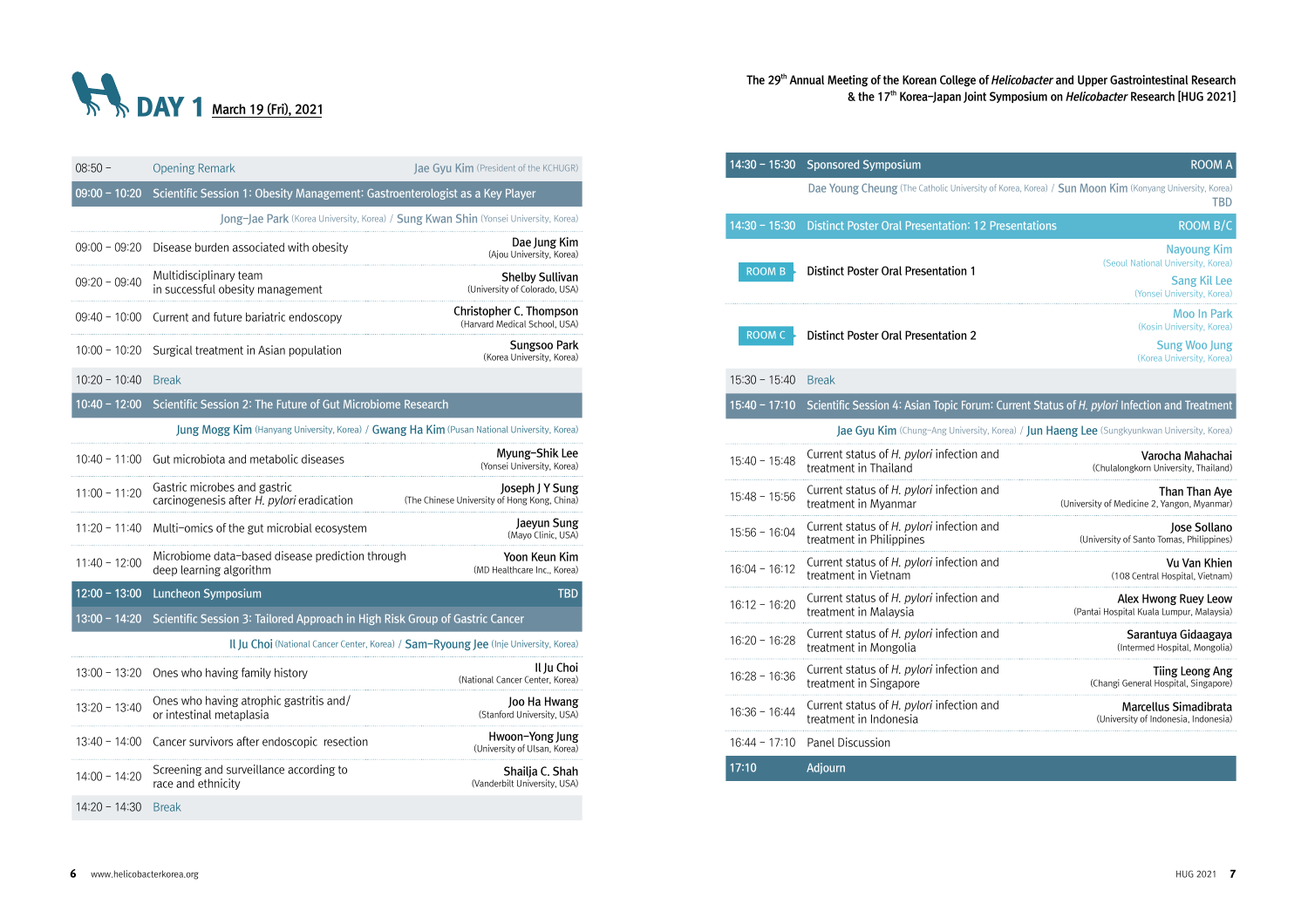

| $09:00 - 10:20$ | <b>Free Paper</b>                                                                                                         |                                                                                            |
|-----------------|---------------------------------------------------------------------------------------------------------------------------|--------------------------------------------------------------------------------------------|
| $09:00 - 09:40$ | Free Paper 1                                                                                                              | <b>ROOM A</b>                                                                              |
|                 | Dong Ho Lee (Seoul National University, Korea) / Jae Myung Park (The Catholic University of Korea, Korea)                 |                                                                                            |
| $09:00 - 09:40$ | Free Paper 2                                                                                                              | <b>ROOM B</b>                                                                              |
|                 |                                                                                                                           | Jeong Seop Moon (Inje University, Korea) / Su Jin Hong (Soon Chun Hyang University, Korea) |
| $09:40 - 10:20$ | Free Paper 3                                                                                                              | <b>ROOM A</b>                                                                              |
|                 | <b>Byung-Wook Kim</b> (The Catholic University of Korea, Korea) / Kee Don Choi (University of Ulsan, Korea)               |                                                                                            |
| $09:40 - 10:20$ | Free Paper 4                                                                                                              | <b>ROOM B</b>                                                                              |
|                 | Ok-Jae Lee (Gyeongsang National University, Korea) / Seong Woo Jeon (Kyungpook National University, Korea)                |                                                                                            |
| $10:20 - 10:40$ | <b>Break</b>                                                                                                              |                                                                                            |
| $10:40 - 12:00$ | Scientific Session 5: Gastric Epithelial Stem Cell Biology and Carcinogenesis                                             |                                                                                            |
|                 |                                                                                                                           | Yong Chan Lee (Yonsei University, Korea) / Ki Taek Nam (Yonsei University, Korea)          |
| $10:40 - 11:00$ | Drivers of metaplasia development and<br>progression in the stomach                                                       | James R Goldenring<br>(Vanderbilt University, USA)                                         |
| $11:00 - 11:20$ | Oujescent stem cells: Differentiated cells<br>reprogram to fuel repair, metaplasia, and<br>neoplasia in the adult stomach | Jason Mills<br>(Washington University, USA)                                                |
| $11:20 - 11:40$ | Cellular plasticity of gastric stem cells<br>revealed by single-cell transcriptomics                                      | Jong Kyoung Kim<br>(DGIST, Korea)                                                          |
| $11:40 - 12:00$ | Identification of stem cells in the epithelium<br>of the stomach corpus                                                   | Yoshiaki Ito<br>(Cancer Science Institute of Singapore, Singapore)                         |

## The 29<sup>th</sup> Annual Meeting of the Korean College of *Helicobacter* and Upper Gastrointestinal Research<br>8 the 17<sup>th</sup> Korea-Japan Joint Symposium on *Helicobacter* Research [HUG 2021]

| $12:00 - 13:00$ | <b>The General Assembly</b>                                                                                                                                                                                               |                                                           |
|-----------------|---------------------------------------------------------------------------------------------------------------------------------------------------------------------------------------------------------------------------|-----------------------------------------------------------|
| 13:00           | Opening Remarks for the 17 <sup>th</sup> Korea-Japan Joint Symposium                                                                                                                                                      |                                                           |
|                 | Jae Gyu Kim (President of the Korean College of Helicobacter and Upper Gastrointestinal Research)                                                                                                                         |                                                           |
| $13:00 - 13:40$ | The 17 <sup>th</sup> Korea-Japan Joint Symposium 1:<br>Long-term Follow-up after Eradication Therapy                                                                                                                      |                                                           |
|                 | Soo-Heon Park (The Catholic University of Korea, Korea) / Yoshio Yamaoka (Oita University, Japan)                                                                                                                         |                                                           |
| $13:00 - 13:20$ | Analysis of long-term serological and histological changes<br>after eradication of H. pylori                                                                                                                              | Kensuke Fukuda<br>(Oita University, Japan)                |
| $13:20 - 13:40$ | Recovery of serum pepsinogen levels<br>after H. pylori eradication therapy                                                                                                                                                | Jun-Hyung Cho<br>(Soon Chun Hyang University, Korea)      |
| $13:40 - 14:20$ | The 17 <sup>th</sup> Korea-Japan Joint Symposium 2:<br>Current Knowledge about Gastric Non-H. pylori Organisms                                                                                                            |                                                           |
|                 | Sang Young Seol (Inje University, Korea) / Kentaro Sugano (Jichi Medical University, Japan)                                                                                                                               |                                                           |
| $13:40 - 14:00$ | High Prevalence of Non-Helicobacter pylori<br>Helicobacters in Helicobacter pylori-negative<br>Gastric Disease Patients in All over Japan                                                                                 | Masahiko Nakamura<br>(Kitasato University, Japan)         |
|                 |                                                                                                                                                                                                                           |                                                           |
| $14:00 - 14:20$ | Gastric cancer-related bacteria other<br>than H. pylori                                                                                                                                                                   | Jeong-Seon Kim<br>(National Cancer Center, Korea)         |
| $14:20 - 15:00$ | The 17 <sup>th</sup> Korea-Japan Joint Symposium 3:<br>New Treatment Strategies for H. pylori Infection Based upon the National Guidelines                                                                                |                                                           |
|                 | Sang Woo Lee (Korea University, Korea) / Takahisa Furuta (Hamamatsu University, Japan)                                                                                                                                    |                                                           |
| $14:20 - 14:40$ | Comparison of eradication rate of<br>Helicobacter pylori in the vonoprazan era:<br>Tailored therapy optimized by clarithromycin<br>susceptibility testing versus<br>clarithromycin-containing conventional triple therapy | Daisuke Miyagishima<br>(Numazu Municipal Hospital, Japan) |
| 14:40 - 15:00   | Introduction to Korea Guideline                                                                                                                                                                                           | Hye-Kyung Jung<br>(Ewha Womans University, Korea)         |
| $15:00 - 15:20$ | <b>Break</b>                                                                                                                                                                                                              |                                                           |
| $15:20 - 17:10$ | <b>Plenary Session and YIA Ceremony</b>                                                                                                                                                                                   |                                                           |
|                 | Jae Gyu Kim (President of the KCHUGR) / Mototsugu Kato (President of the JSHR)                                                                                                                                            |                                                           |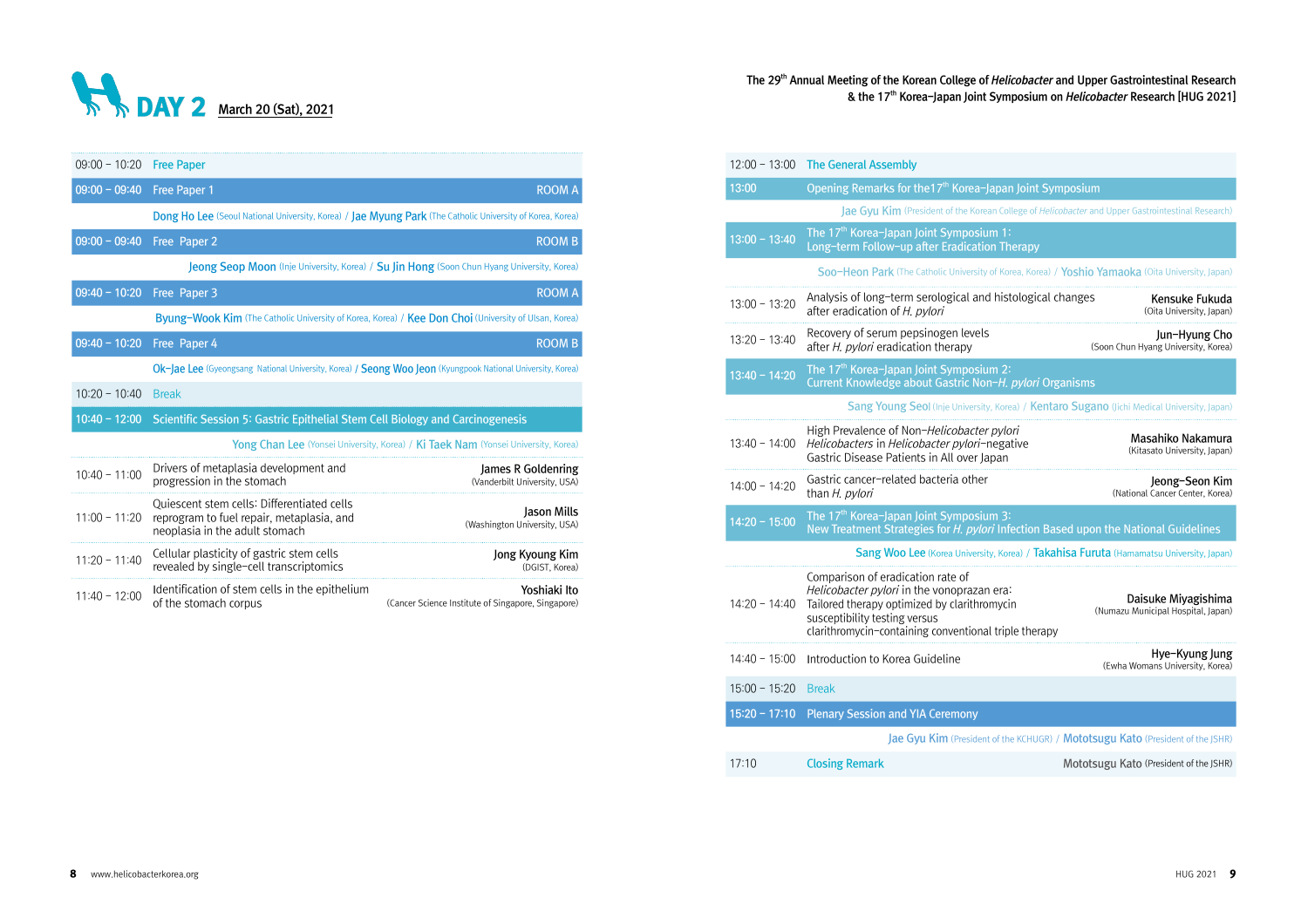## **CALL FOR ABSTRACTS HOW TO REGISTER**



Abstract Submission Deadline : February 20, 2021 Notification of Acceptance : February 25, 2021



#### Call for Abstracts

Topic Category - Issues on H. pylori - Upper GI malignancy: Esophagus / Stomach / Duodenum - Peptic ulcer disease - Other issues on Upper GI tract

### Presentation Category

- Oral Presentation (Free Paper Session or Poster Oral Presentation)
- Poster only
- \*\* All oral presentations will be presented in English.

#### Best Oral & Poster Awards

The Organizing Committee of HUG 2021 will select Best Oral and Poster Awards among the submitted abstracts through a review process. HUG 2021 invites all interested authors to submit abstracts.



● Registration Fees (Domestic Participants)

|  | Category                                                                     |  | Pre-registration (By February 20, 2021) |                    |
|--|------------------------------------------------------------------------------|--|-----------------------------------------|--------------------|
|  |                                                                              |  | In-person attendance                    | Virtual attendance |
|  | Members (KCHUGR)<br>Physicians<br>Non-members<br>Trainees / Fellows / Nurses |  | KRW 120,000                             | KRW 40,000         |
|  |                                                                              |  | KRW 150,000                             | KRW 50,000         |
|  |                                                                              |  | KRW 20,000                              | KRW 20,000         |
|  | <b>Students</b>                                                              |  | Free of Charge                          | Free of Charge     |

#### · Please note that in order to contain the spread of COVID-19 infection, no on-site registration will be allowed.

· Please also note that due to the social distancing guidelines, the number of in-person participants may be restricted and your attendance may be switched from in-person to virtual irrespective of your pre-registration preferences.

#### - The above registration fees include:

- · Admission to all sessions: Scientific Sessions, Exhibition
	- · Conference Materials
	- (Name Tag, Proceedings, Mask, Hand Sanitizers, etc)
	- · Coffee Breaks and Lunches

#### • 평점 안내 (Domestic Participants Only)

|         | 대한의사협회 | 내과전문의 평생교육 | 내과분과 | 전공의 스티커 |
|---------|--------|------------|------|---------|
| 19일 (금) |        |            |      |         |
| 20일 (토) |        |            |      |         |

#### ● Methods of Payment

Full payment in US dollar or KRW must be paid by the deadline. Confirmation letter will be issued upon the clearance of payment.

| Category             | <b>Payment Methods</b>     |
|----------------------|----------------------------|
| On-line Registration | Bank Transfer, Credit Card |

#### ⅠBank TransferⅠ

A direct bank transfer should be made to the account below. A copy of the receipt of the bank remittance should be sent to the secretariat. Bank charges for remittance should be paid by registrants. Please note that the fees has to be transferred under the registrant's name and the name must be stated on the receipt.

#### Domestic Participants

| 은행명  | KEB하나은행          |
|------|------------------|
| 계좌명  | 대한상부위장관, 헬리코박터학회 |
| 계좌번호 | 908-910003-64104 |